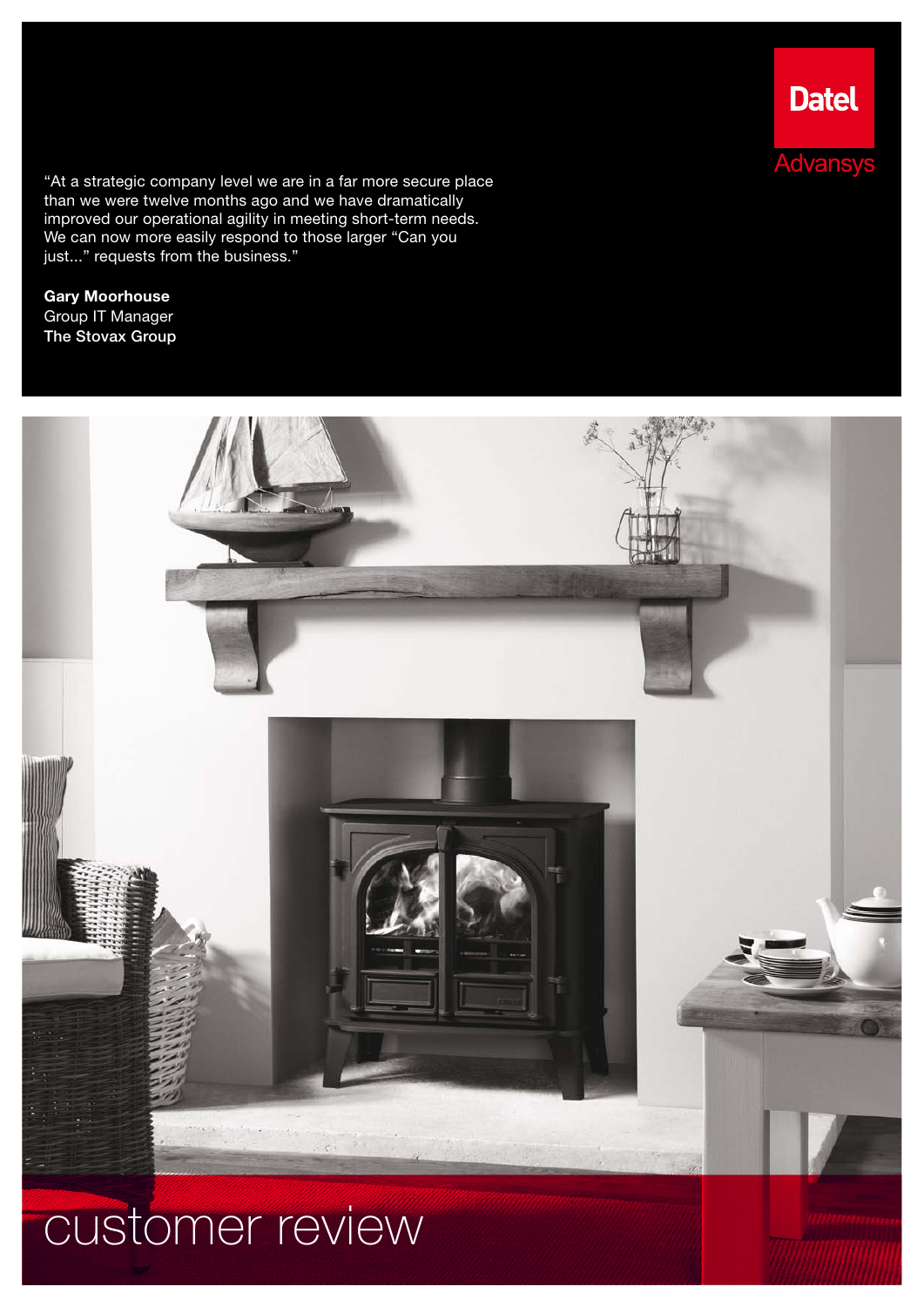

Based at Exeter, England, Stovax Ltd was established in 1981 to design, manufacture and distribute wood-burning stoves and fireside accessories. Thirty years on, the business has grown dramatically and today the Stovax Group of companies has around four hundred employees in three business entities: Stovax Ltd, Gazco Ltd and **Original Style Ltd.** 

The Group is the UK's largest manufacturer and distributer of stove and fireplace products, which are sold worldwide through carefully selected independent retailers and distributors.

#### From the Group's head office in Exeter, Gary Moorhouse, Group IT Manager, explains why the company chose Datel Advansys to plan and deliver a major migration to a virtualised environment.

*What were the business drivers that led to the decision to virtualise your infrastructure?*

We're heavy users of IT, with around 280 of our staff relying on our infrastructure for essential business functions such as taking and shipping customer orders. This means that the impact of an outage on our own business and the customer's can be significant. To give some examples: if we can't access our core ERP application, orders could be lost. Again, very few of our retail customers hold stock, so when they place an order, they have an actual customer expecting to receive the product. We must be able to provide dependable delivery to help them meet their obligations.

Our legacy server estate was showing its age and was increasingly consuming too many man-hours every week on tasks ranging from patches and fixes to dealing with downtime, just to keep it functioning. There were developments we wanted to deploy to take our business forward, but we were reluctant to install new software and applications on an ageing platform. Furthermore, server sprawl had set in and we were keen to consolidate our estate onto a more manageable and agile virtualised environment.

## *What was the process that led to your choice of Datel Advansys to provide this new infrastructure?*

We're prepared to invest in our infrastructure where it will help us to reduce risk and protect our customers' interests. We'd been considering virtualisation for some time as a way to provide the necessary resilience and agility. Even a very experienced in-house IT team like ours doesn't encounter a migration project of this nature every day and we needed to have complete confidence that the chosen provider could deliver results with minimum interruption to our business.

We had embarked on a virtualisation feasibility study and had subsequently invited three suppliers to tender for the project. However, we had reservations with all the options at that point. Datel Computing, who have looked after our Sage Line 500 software for some time, asked if Datel Advansys could give a 'no-obligation' view on what we were trying to achieve with virtualisation.

When we met the Datel Advansys team, we were impressed on several fronts. They brought a fresh perspective to the project, making suggestions for configuring and licensing the solution elements that

would help to optimise our budget. They could help us to gain additional value while giving us confidence that we could safely entrust such a major project to them.

The fact that Datel ran a similar application set within a virtualised environment in its own business gave us a unique guarantee that they would be able to provide expert support in the future. All this led to our choice of Datel Advansys over the three other contenders.

# *With the decision made, how did the work go forward?*

We took a phased approach to moving our servers to a virtualised environment, over six months or so. In conjunction with the virtualisation project, Datel Advansys also updated our Microsoft Exchange email servers from 2003 to 2010.

Everything went according to plan and to the agreed timings. The Datel Advansys implementation team proved very knowledgeable. The way in which a supplier handles any issues is important, and their attitude and flexibility to solving any of the problems that inevitably arise in a project of this scale was first class.

Any virtualisation project requires out of hours working to avoid disruption to the business. That's understood. But Datel Advansys always went the extra mile to help us and showed great commitment to sorting out any issues.

We have a strong IT team and Datel Advansys has also helped us with skills transfer to give us the necessary knowledge. Our team worked closely alongside Datel Advansys during the design, build and delivery stages so gained in-depth knowledge of all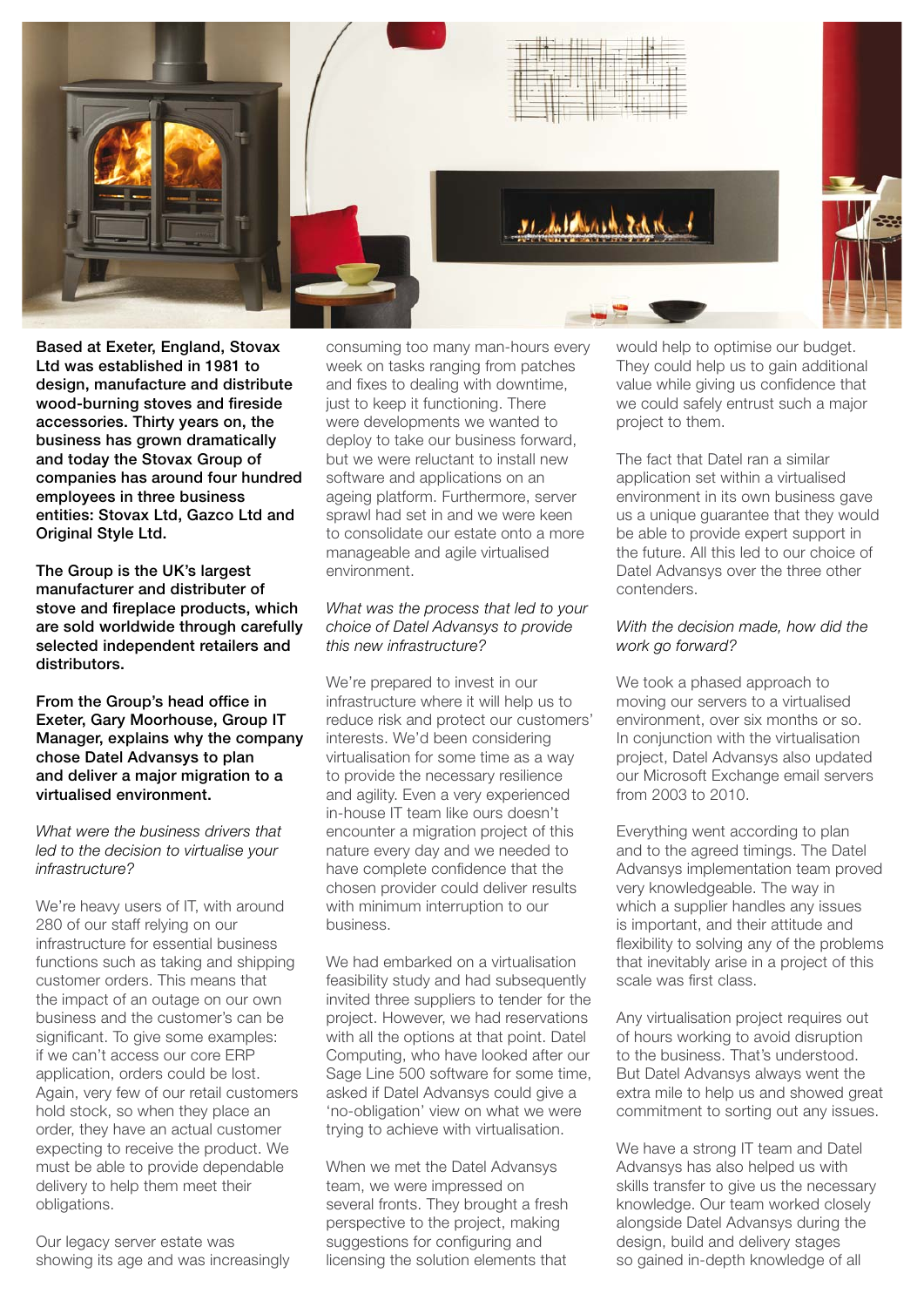

aspects of the solution and how to manage it long after they left.

# *Can you outline the topography of your new virtualised environment?*

Where we used to have around twenty servers with a fixed resource and storage capability across two of the Group's eleven sites, at Stovax and Gazco, we have virtualised them onto two clusters of five servers, with two on one site and three on the other.

We have a VMware cluster at each site predominantly for the users associated with that part of the business. Each cluster has a storage area network attached by fibre channels, which gives better scalability. All our original servers were migrated onto this new environment and the resource pools were configured to match our future processing needs rather than our historic needs.

## *Improved business continuity was one of your original drivers. Do you now feel in a stronger position in this respect?*

Definitely. We have, in effect, mirrored our infrastructure. Software at each site replicates key services to the other site. So, for example, the ERP server in Gazco is copied to a disaster recovery server in Stovax.

Rather than relying on back-up tapes, we have real-time copies of data at both sites and all our IT is up to date and in sync. Our email, CRM and network file storage are all covered in this way. When applications come under pressure during busier times, as happens in most growing organisations, we now have the ability to flex the system resource allocation.

Should there be a problem on either site, we can invoke the back-up virtual

machines on a server-by-server basis and protect our business by providing seamless service. Having a dependable IT infrastructure means that, in turn, we can provide reliable service to our customers.

#### *With the new environment in place for a few months now, what other benefits are you experiencing?*

We can clearly see the advantages of the virtual world. In addition to improved performance to users, at a strategic company level we are in a far more secure place than we were twelve months ago and we have dramatically improved our operational agility in meeting short-term needs. We can now more easily respond to those larger "Can you just..." requests from the business.

We now have the ability to embark on new projects very rapidly, with a speed of testing and development that is invaluable. Whereas in the past we would have had to order and install new hardware, which would have taken two to three weeks, a new server can be created within a day. Similarly, in moving forward with an ERP upgrade, the new system could be built and run in parallel, without any disruption to the existing version.

You'll remember I noted our former reluctance to install and run new applications on our old infrastructure. Today, we have the freedom and confidence to implement the solutions that will support us in running an efficient business on an infrastructure that can adapt to our own evolving needs and those of the markets in which we operate.

"When we met the Datel Advansys team, we were pressed on several . They brought fresh perspective he projec king suggestions configuring and licensing the solution ments that would to optimise our budget. They could help to gain additional <mark>ılue while giving us</mark> confidence could safely entrust such a major project to them.